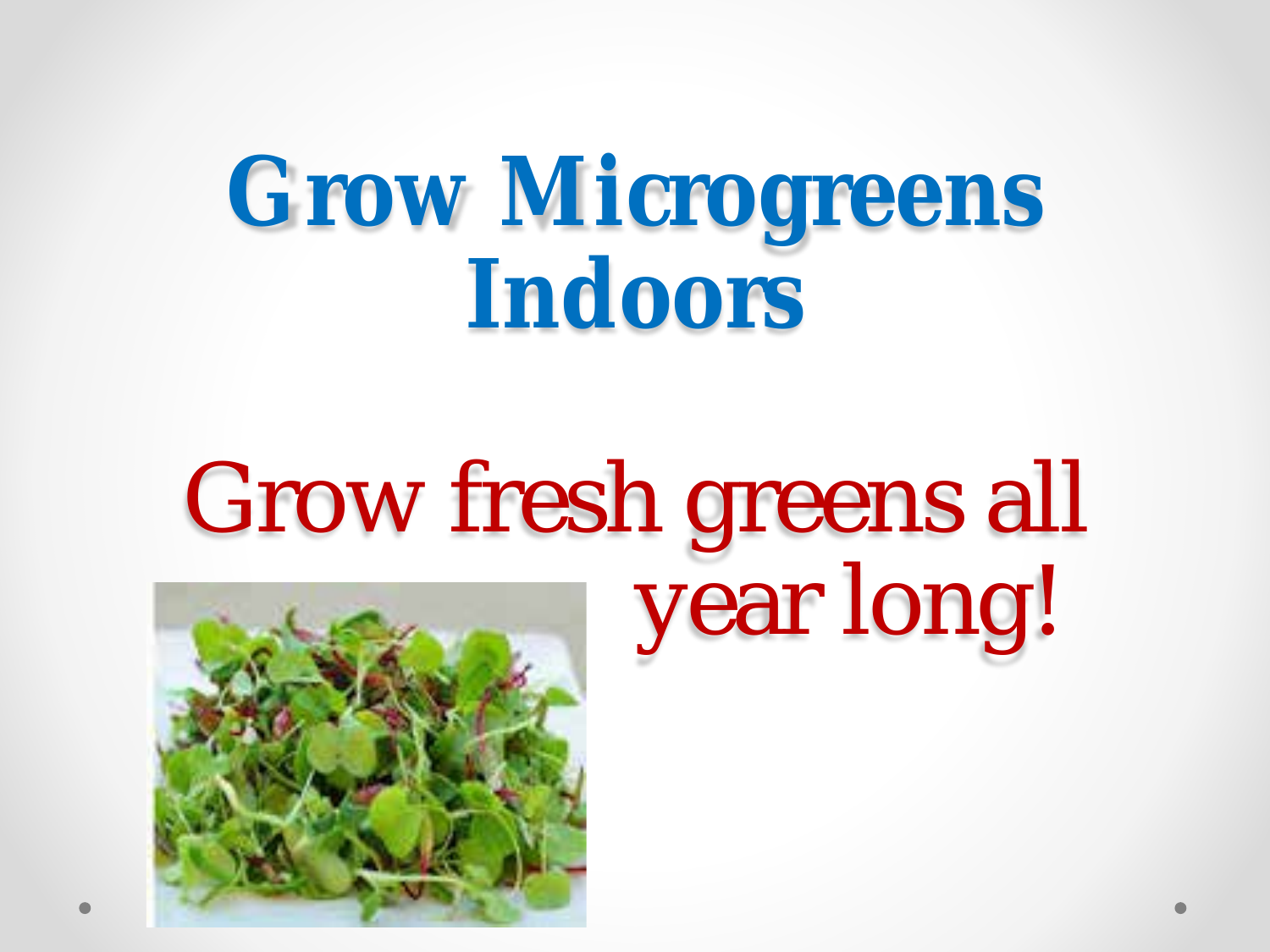### **Microgreens Indoors**

Microgreens are baby plants, that are highly nutritious and tasty, not to mention pretty!

Research has shown that microgreens have 4 to 40 times more nutrients than the mature plants!



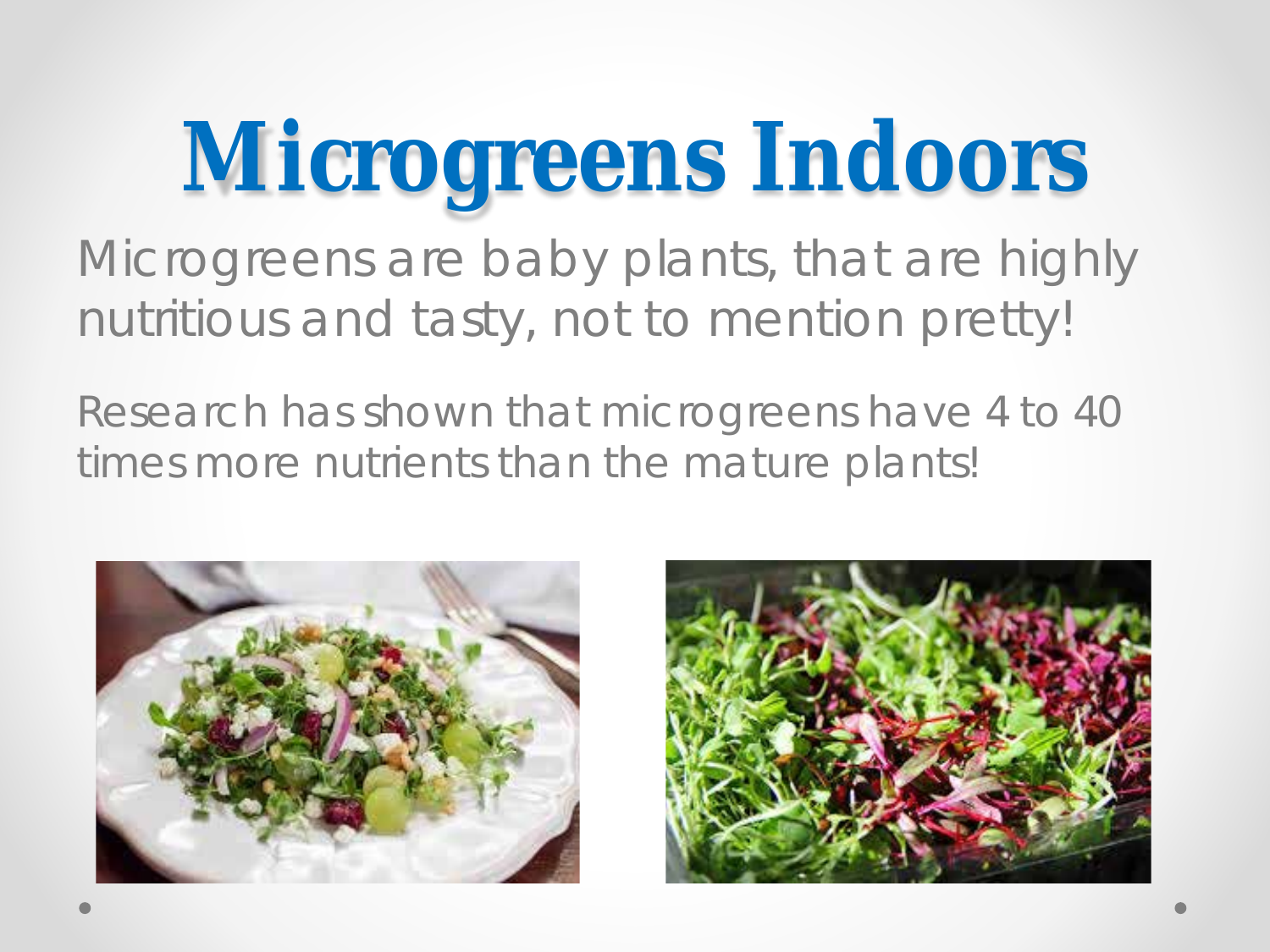Use any shallow container. Restaurant carryout containers work great!

Poke a drainage hole in the bottom and fill with seed starter or potting soil.



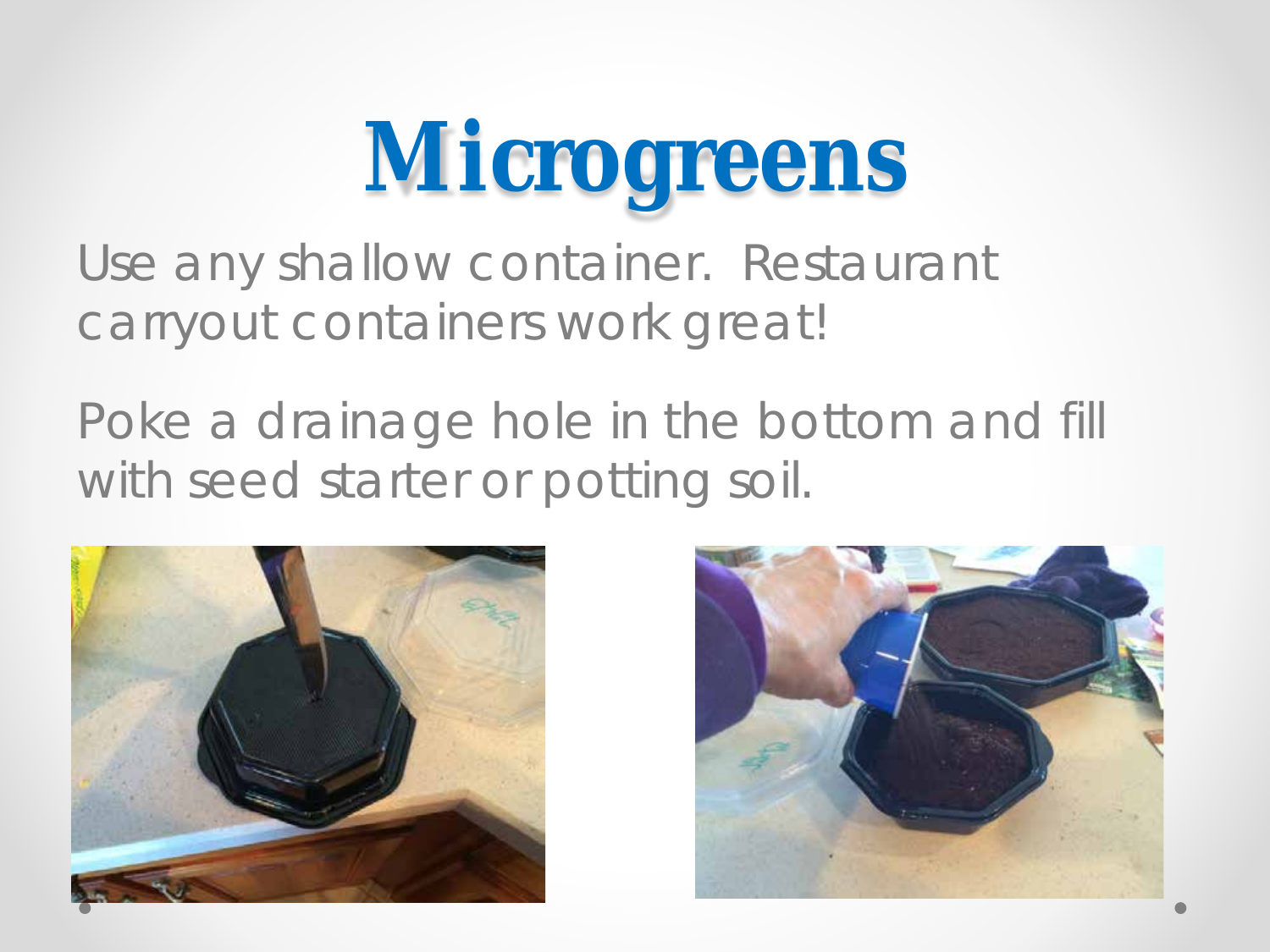Flatten potting mix for even germination and sprinkle seeds thickly on top.

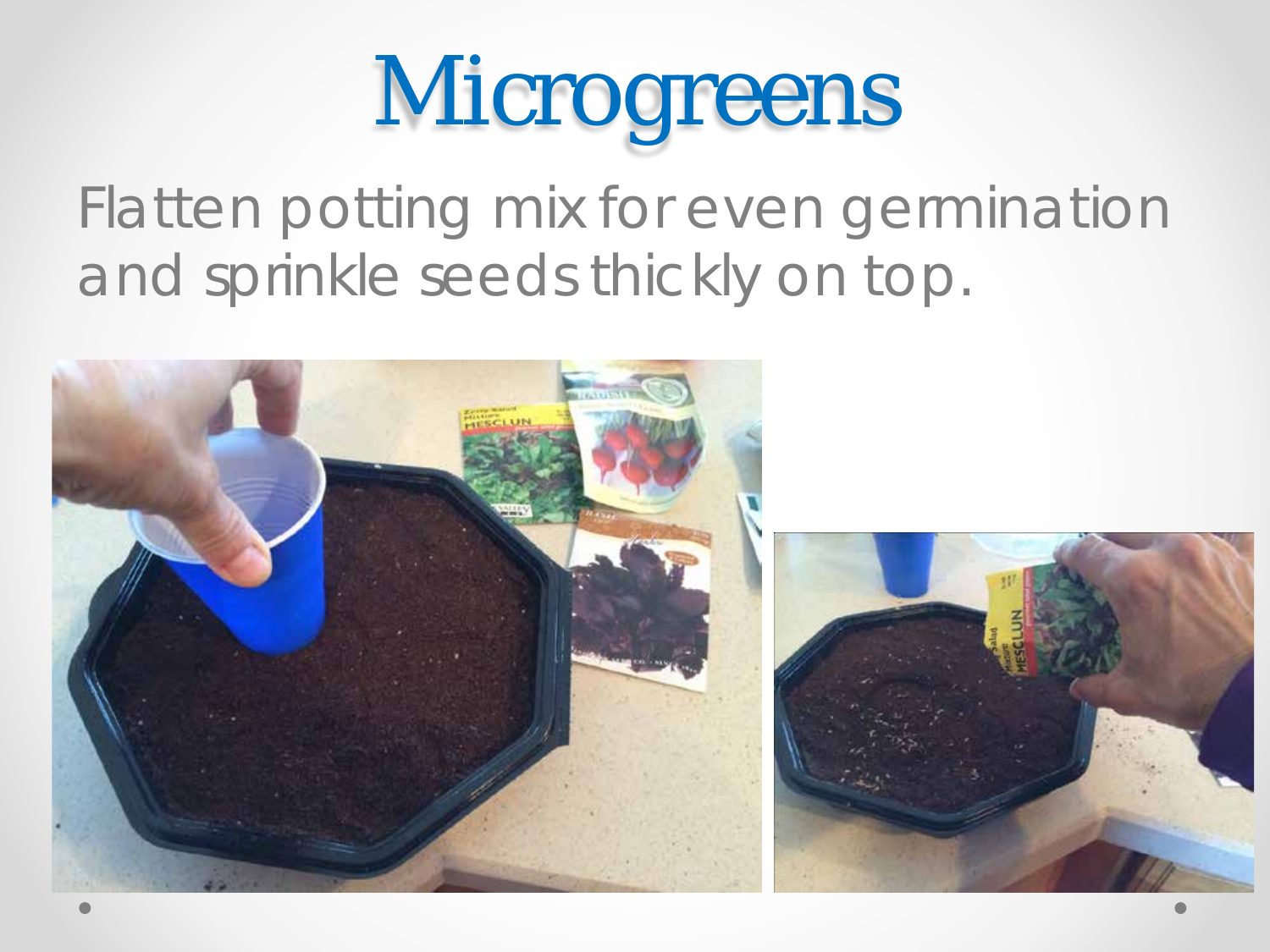### Microgreens Sift a fine layer of potting mix over seeds.

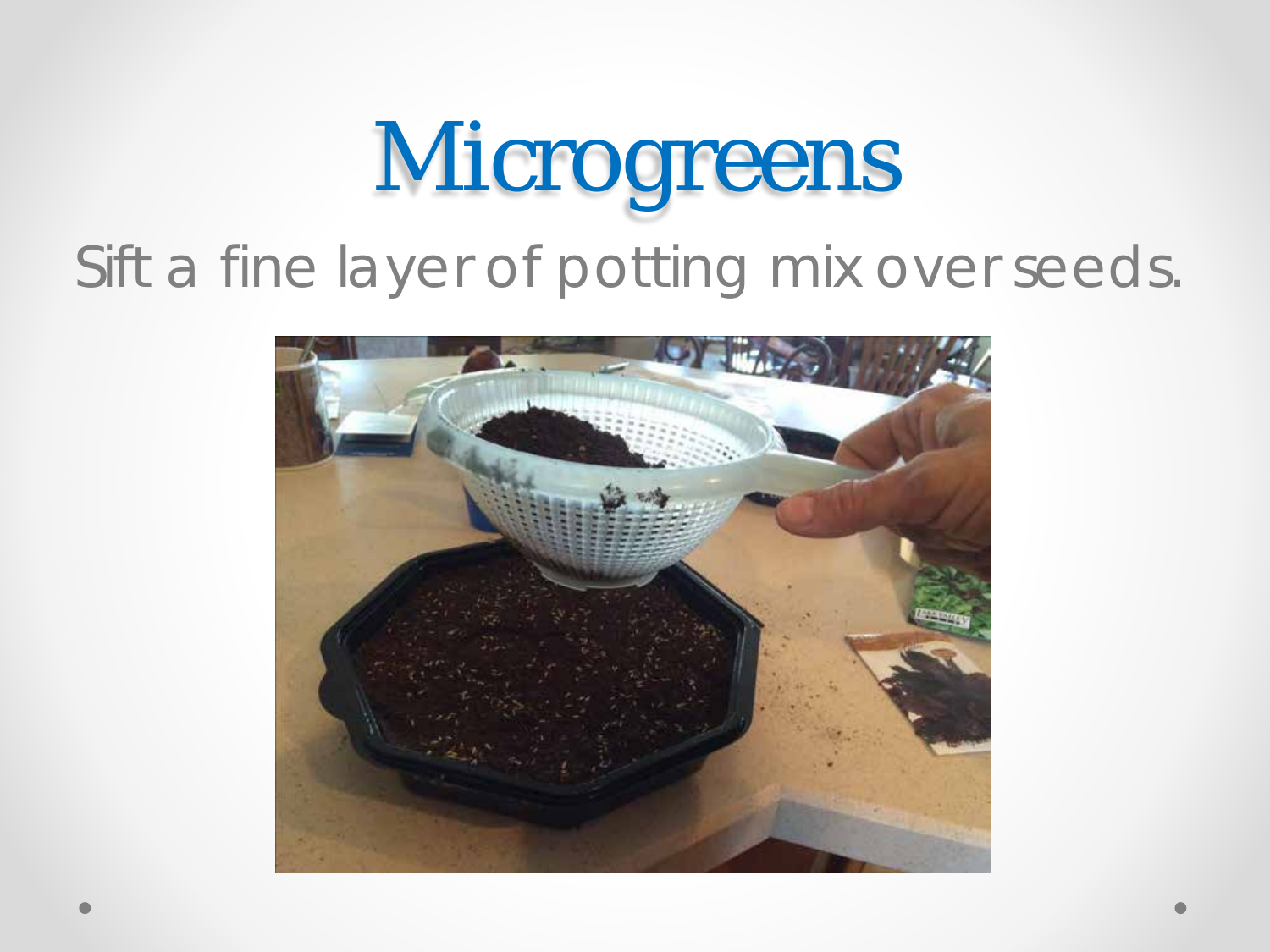#### Mist or bottom water carefully so seeds aren't dislodged.

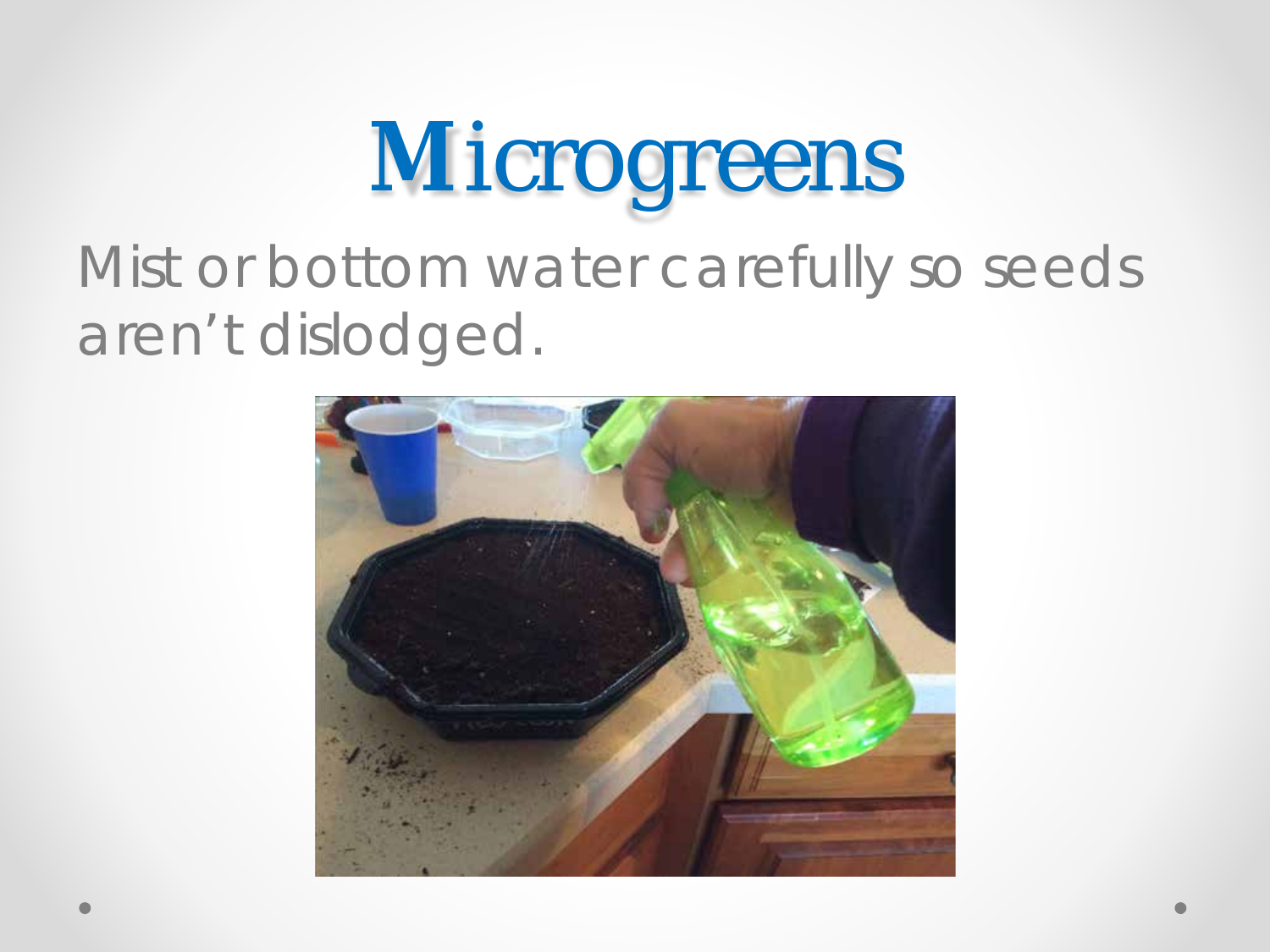Cover to keep moist JUST until seeds germinate, then remove cover to prevent heat and humidity from building up.



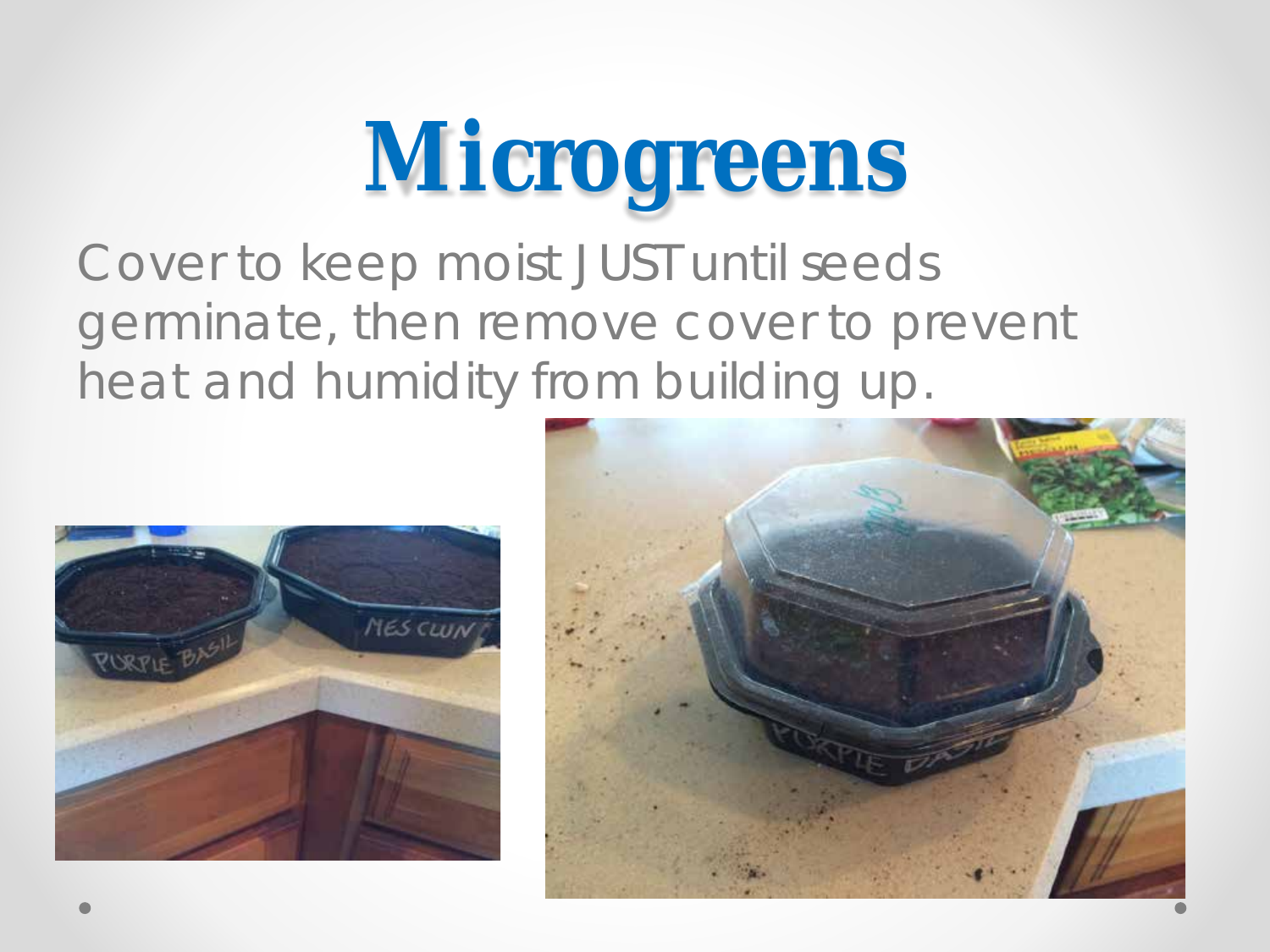Put in sunny window and/or under lights, and water when surface starts to dry.

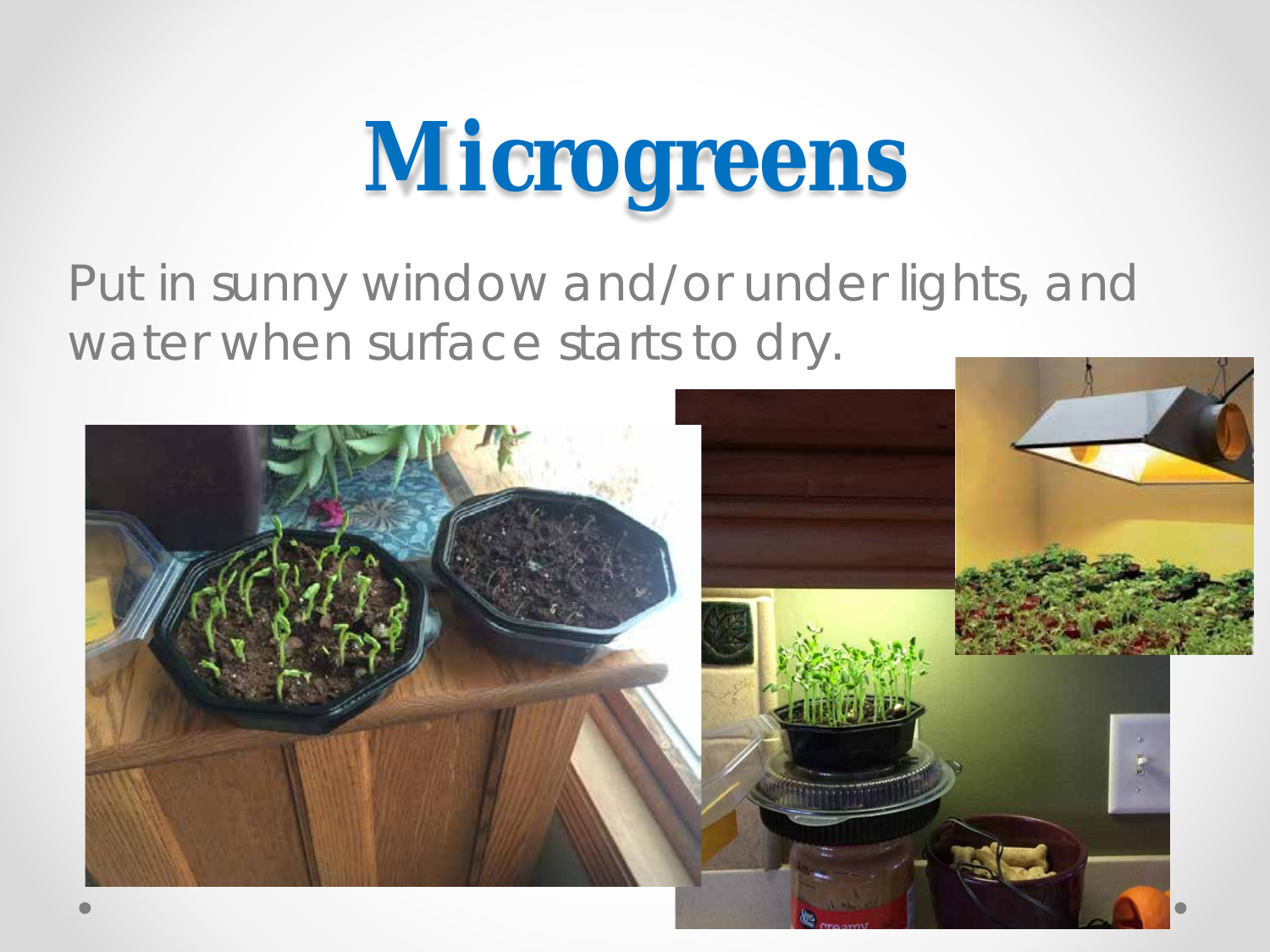#### Keep moist and let them grow! Harvest after first set of true leaves have developed.



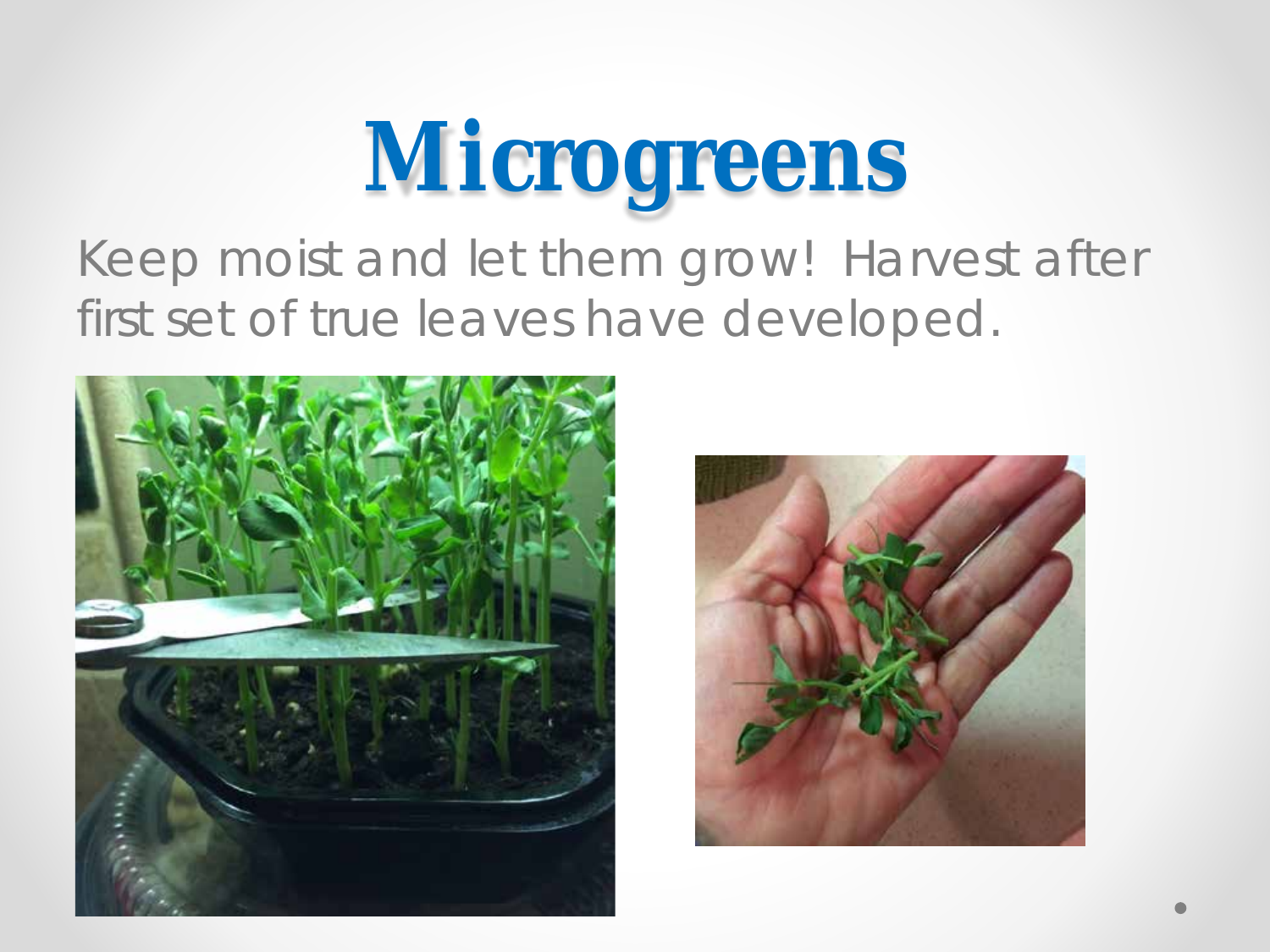Most microgreens are harvested within 14 days of planting, when they are 3-4 inches tall.

Plant a variety for different colors and flavors. Try peas, sunflowers, radishes, mustards, cabbages, lettuces, and herbs.

Once harvested, dump out the container and start another crop!! Plant some every few days to have a steady supply.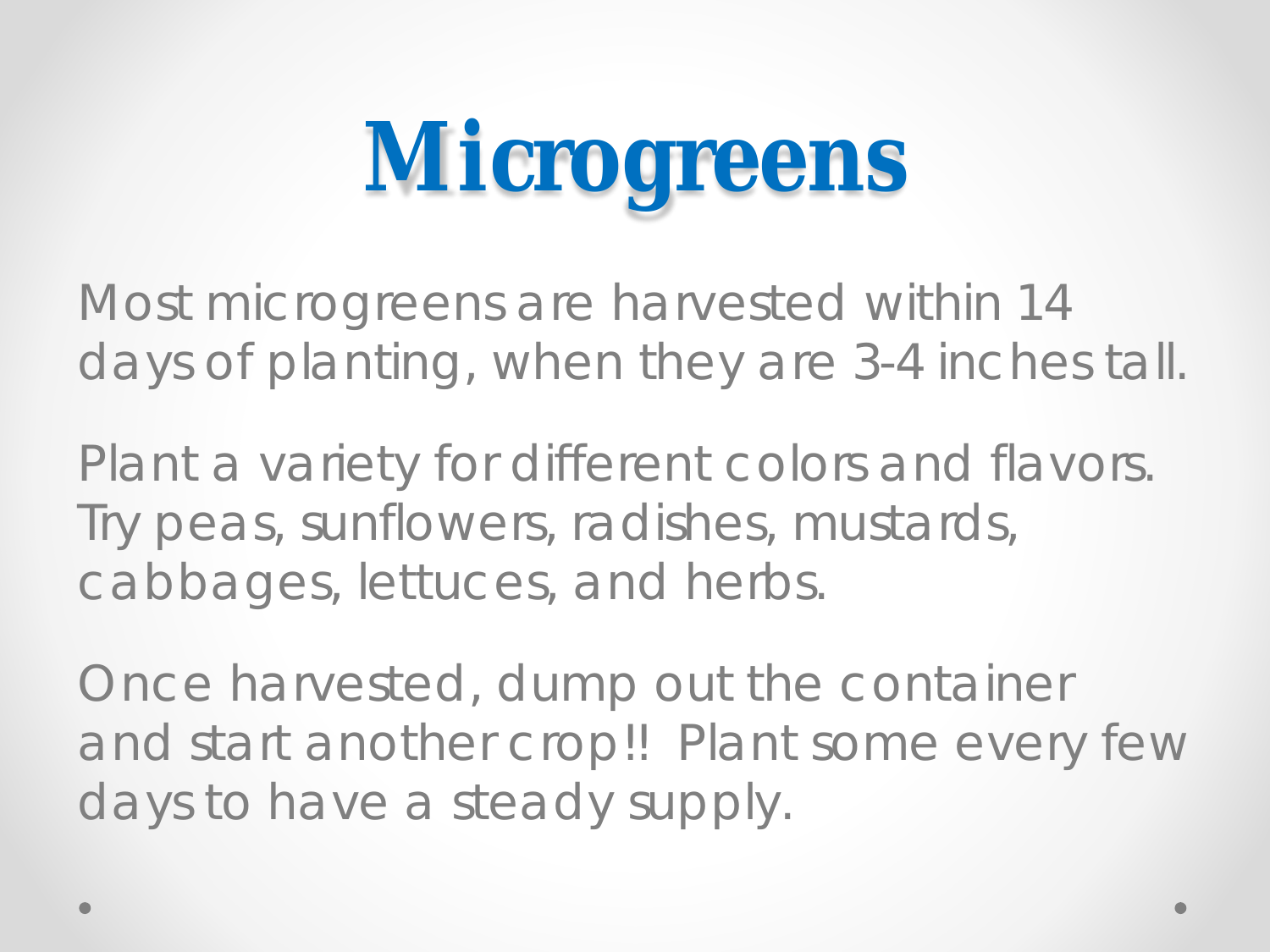Enjoy this "vegetable confetti" on salads, sandwiches, in smoothies and in other dishes!!